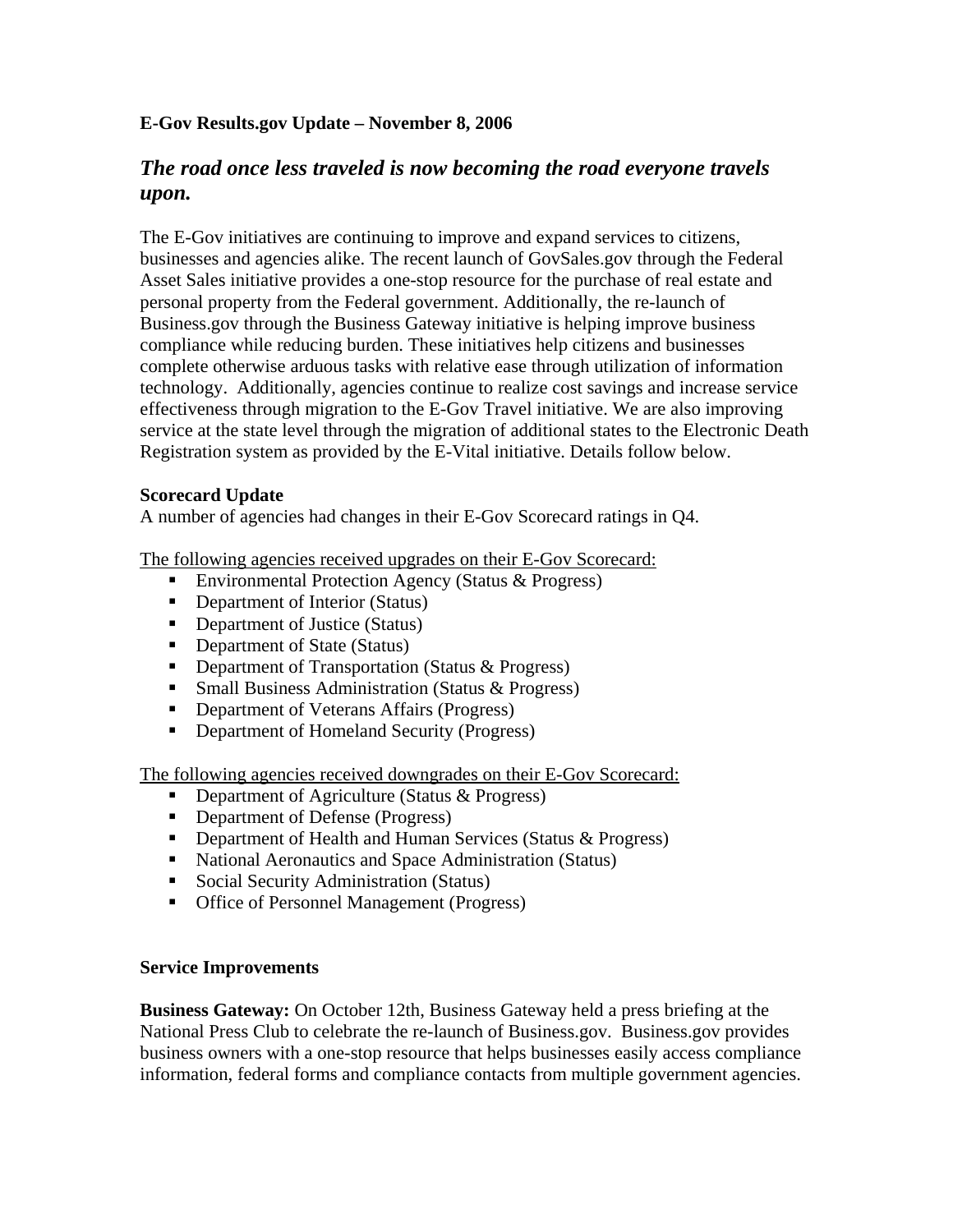Ultimately, business.gov helps reduce compliance burden to business while helping them stay in compliance with federal regulations.

The meeting was widely attended by members of the press, government, and small business community. The day of the event, the re-launch was mentioned in the Wall Street Journal "A" section.

The event included a demonstration of the site and many of its new functionalities including an intuitive search engine. The re-launch event also provided an opportunity for guest speakers to discuss how Business.gov has helped them. Warren Brown, President of CakeLove and host of "Sugar Rush" on The Food Network had the following to say – "Business.gov is the perfect resource for me. I'm growing one business and starting another. This website works on two different levels, providing the direct connections I want for my on-going business needs and the basic start-up support I need for launching my new business. Business.gov is like having a silent partner on line."

**Federal Asset Sales:** On September 30, 2006, GSA launched GovSales.gov through the Federal Asset Sales initiative. This is the second phase in developing a single website that will ultimately list and collect sales information on all government assets available for sale to the public. GovSales.gov allows the public to search assets available for sale, and makes it much easier for the public to find and purchase real estate and personal property from the federal government.

This is the beginning of an effort through which all agencies will sell their unwanted assets through a small number of sales centers.

**E-Gov Travel:** The E-Gov Travel initiative continues to work with agencies to provide more optimized travel services by enabling staff to make travel reservations on-line via the Internet in a paperless, fast and efficient manner, with greatly reduced administrative costs. Progress is seen as several agencies have recently begun their migrations. The Department of Health and Human Services has completed migration to an E-Gov Travel service provider in 11 of 12 operational divisions. The Department of Treasury has completed migrations in 13 of 14 bureaus.

Additionally, the following agencies have also recently started migrating to an E-Gov Travel service provider: Department of Homeland Security, Department of State, Environmental Protection Agency, General Services Administration, Small Business Administration and the U.S. Agency for International Development. While full implementation of E-Gov Travel is not expected until fall 2008, USAID is already accruing benefits from utilizing its limited E-Gov Travel roll-out. For example, in FY2005, it cost USAID a minimum of \$55 per travel booking. With the implementation of E-Gov Travel, USAID has been able to reduce these costs down to \$9 for self-booking or, in limited cases where necessary, \$50 for agent intervention booking. USAID projects cost savings from its E-Gov Travel implementation to reach as high as \$1 million per year once fully implemented.